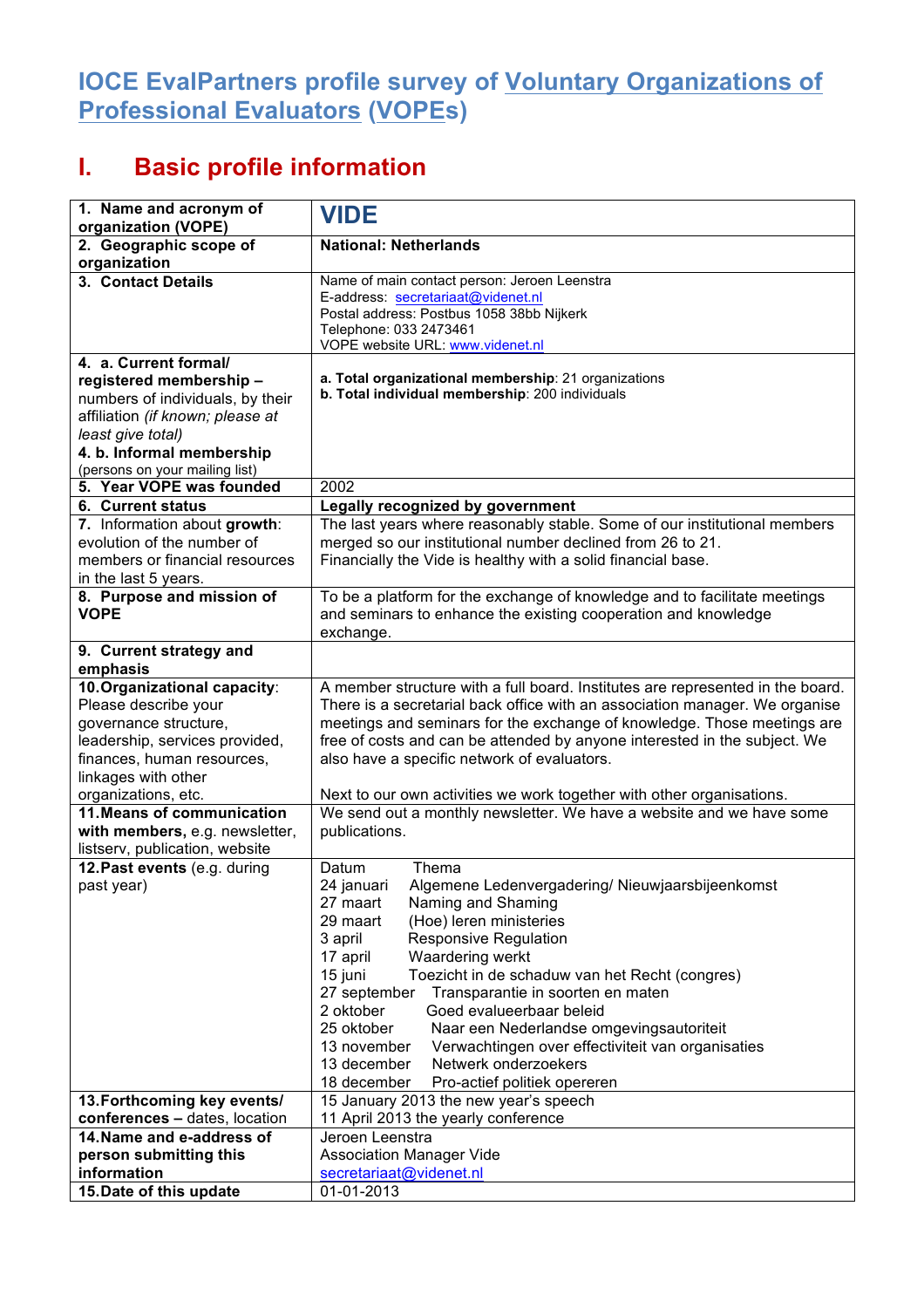## *II.* **Experience with Evaluation Capacity Building**

| 1. Background: Please provide                     |  |
|---------------------------------------------------|--|
| a brief history of the formation of               |  |
| this organization (VOPE).                         |  |
| 1.1 Who were/are the key                          |  |
| players?                                          |  |
| 1.2 How many members do you                       |  |
| have on your governing board/                     |  |
| committee?                                        |  |
| 1.3 What are the main existing                    |  |
| strengths that your VOPE is                       |  |
| trying to capitalize on?                          |  |
| 1.4 What are the main                             |  |
| challenges that your VOPE is                      |  |
| trying to address?                                |  |
| 2. Organizational motivation:                     |  |
| What were/are the driving forces                  |  |
| of the VOPE and its historical                    |  |
| development?                                      |  |
| 3. Evaluation Capacity                            |  |
| <b>Building</b> <sup>1</sup> : What has your VOPE |  |
| done to promote evaluation                        |  |
| (M&E) capacity?                                   |  |
| 4. Context / target entities:                     |  |
| More specifically, who are the                    |  |
| persons or institutions your                      |  |
| organization seeks to influence                   |  |
| (to strengthen evaluation                         |  |
| capacity)? For example:                           |  |
| 4.1 Technical capacities to                       |  |
| supply quality evaluations,                       |  |
| partnering with experts, local                    |  |
| universities or others to                         |  |
| provide training for                              |  |
| members, etc.;                                    |  |
| 4.2 Strengthening VOPE                            |  |
| organizational capacity itself;                   |  |
| 4.3 Enhancing the enabling                        |  |
| environment for evaluation,                       |  |
| including strengthening the                       |  |
| demand for and use of                             |  |
| evaluations by policy                             |  |
| makers;                                           |  |
| 4.4 Influencing governmental                      |  |
| policies related to evaluation,                   |  |
| evaluation designs and                            |  |
| implementation of M&E                             |  |
| systems, etc.                                     |  |
| 5. Public accountability: Is your                 |  |
| VOPE helping to strengthen                        |  |
| oversight and transparency of                     |  |
| government programs? If so, in                    |  |
| what ways? Can you share any                      |  |
| success stories of evaluators or                  |  |
| others promoting public                           |  |
| accountability?                                   |  |
| 6. More specifically, what are                    |  |
| some of the key themes for                        |  |

 $\frac{1}{1}$  By evaluation capacity we refer to the capacity of individuals to produce credible and useful evaluations (supply side), but also to institutional capacities to call for (demand side) and utilize evaluations.